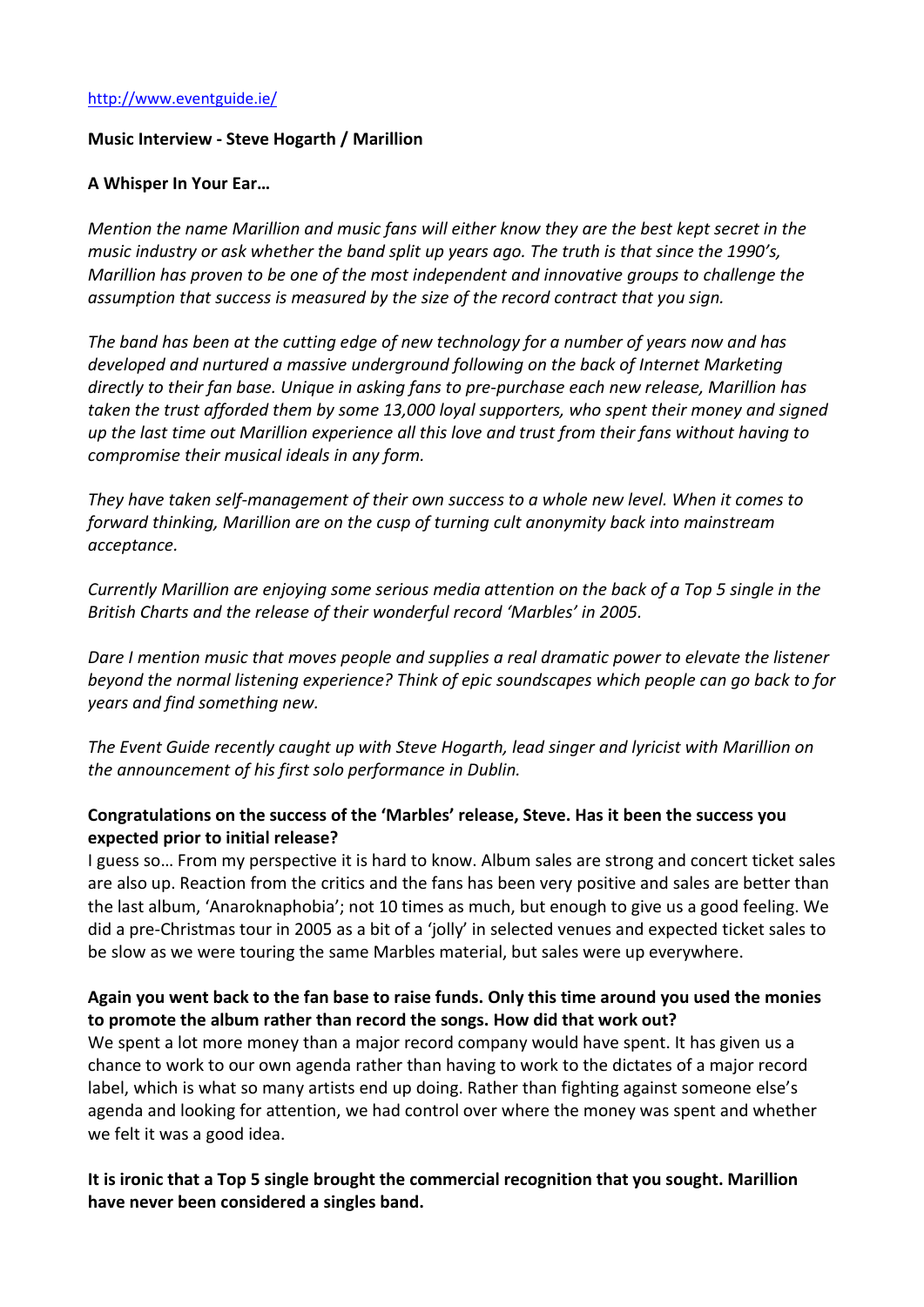We were Top 5 in England and that was very gratifying. I remember doing an interview on BBC radio that asked if we had distorted the charts by mobilizing our fan-base to buy the new single. How absurd was that when you consider who else, apart from your fans, would you expect to buy your single in the first place?

#### You also got to tour the U.S.A. again... How was that experience?

The situation in touring the U.S.A. is that there a few hot spots that are great in terms of support, but the country is so vast… We toured selected cities like New York, Chicago and Philadelphia where we are recognised and the fans reaction was great. You need to keep within the areas where you are known and to develop the fan-base there. Once you get south of a certain line, there is no point of developing further. It can be a big drain on your resources and time.

# Can I ask you about the influence that Dave Meegan, your producer, has on the band? If Marillion is a true democracy over the longevity of your recording career as a band, is Dave cast in the role of Benevolent Dictator to a degree?

Dave is from Dublin and is a key influence on the final decisions that Marillion make in the recording process. He can be a bit of a dictator but that is the role of a producer. It is important to the band to have a final yes or no on creative ideas. He is a visionary man and a very spiritual person and somebody whose judgement I can trust. I see myself as a very spiritual person and my words are all about spirit. I can relate to him as a friend and we talk about love, life, politics, the world, the universe and everything. It is important to have a perspective outside the band as to what works and what is unnecessary and Dave provides that.

### You seem to have a strong Irish connection, given your beautiful song 'Easter', your Irish producer and Dublin born keyboard player Mark Kelly? Is it the sense of spirit you get from our people coupled with the streak of rebellion that seems to run through our Psyche?

I can empathise totally with that. That would almost define me as well. I tend to kick against the system. I feel very strongly that sense of rebellion in myself and am very aware of all the injustice in the world. It really makes me angry when I see people that don't seem to care as long as they are all right. They put their head in the sand and don't care about people being done down as long as they are comfortable. I have never been like that and have always been keenly aware and in that sense I am very political. That is what comes through in what I write at times.

# Music can be seen as the great healer. Your music & words have a profound effect on people emotionally and I wonder if showing so much of yourself is hard to do?

I am not a songwriter in the classic craft sense. I cannot just sit down and knock out a tune that will sell like some of the session writers that work in the large publishers. I am a songwriter in the sense of writing things that need to be said. Expressing my deepest feelings is easy in song but going out to expose the songs to the world can sometimes be exhausting. It can be worse than a sense of prostitution in that a prostitute says you can take my body but you cannot have my mind. With the songs, my deepest feelings are out there on sale and that can be very draining. On a day to day basis it does not bother you so much, but every now and again you feel the need to have a sit down and weep!!

# I am sure that it is a humbling experience to witness the level of dedication and fervour of the fans, but can this also lead to feelings of a sense of foreboding?

No I don't feel foreboding. We have gotten to a place where we are not under any pressure to deliver the same stuff. The fans will take the time to listen to whatever we give them and we try not to make the same record twice. There is a freedom to be honest and say that this is where we